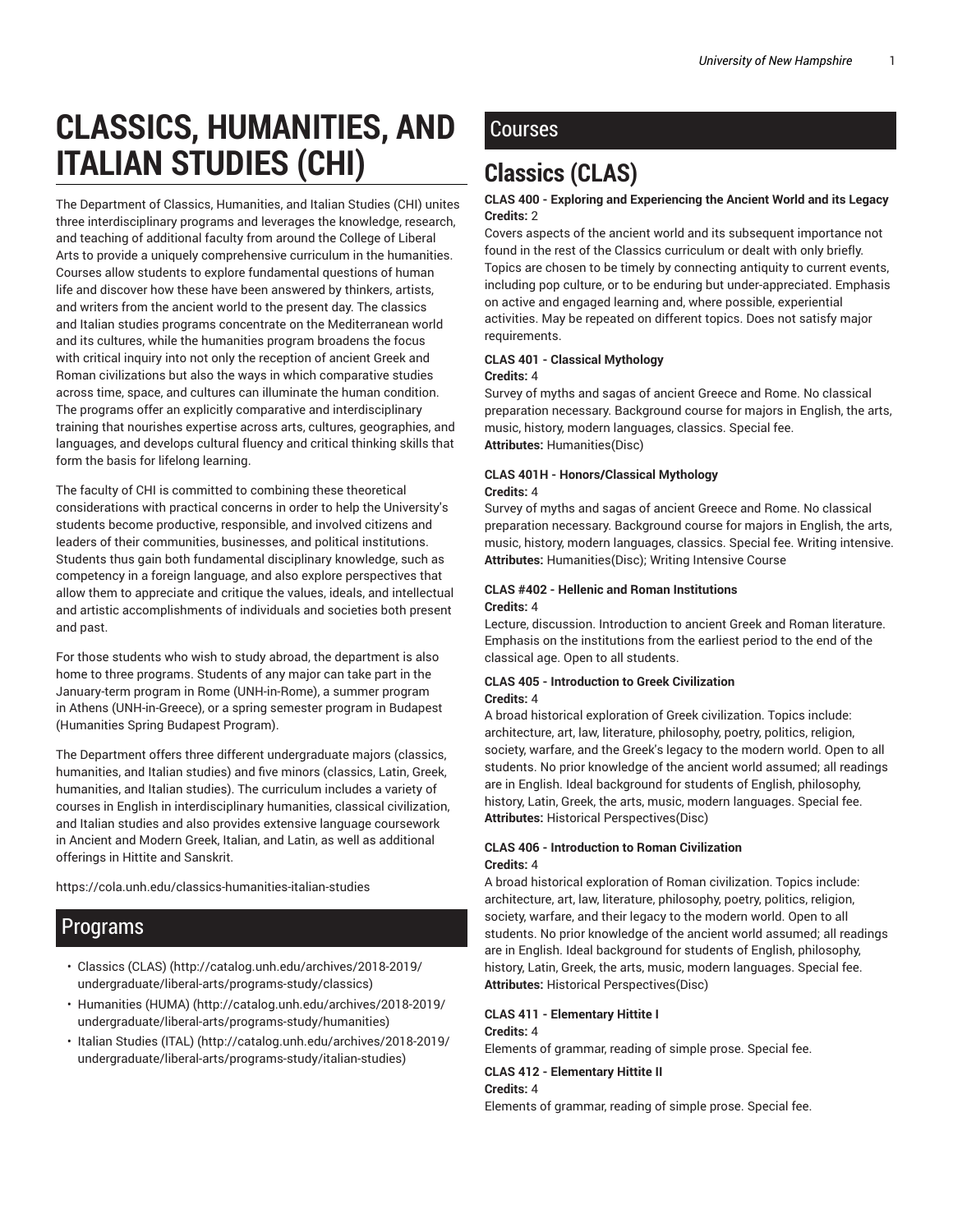#### **CLAS #414 - Elementary Sanskrit II**

# **Credits:** 4

Elements of grammar, reading of simple prose. Special fee.

# **CLAS #421 - Major Greek Authors in English Credits:** 4

Major classical authors such as Homer, the Tragedians of Athens, Herodotus, Thucydides, and Plato in the context of their civilization, from which so much of our contemporary culture derives. For students unprepared to read Greek. Background for majors in English, history, Latin, Greek, the arts, music, philosophy, modern languages. Open to all students. Special fee. Writing intensive.

**Attributes:** Humanities(Disc); Writing Intensive Course

# **CLAS 444 - Individual and Society in the Ancient World Credits:** 4

This class examines one of the major issues faced by people throughout history, whether and under what circumstances an individual should act against the wishes of society. The great philosophical and historical works of the ancient world shed light not only on how the Greeks and Romans approached the idea of personal responsibility but also on the assumptions we today make about human nature and the relationships on which society depends. No prior knowledge of the ancient world required. All readings are in English. Writing intensive. **Attributes:** Humanities(Disc); Inquiry (Discovery); Writing Intensive Course

### **CLAS 444D - Athens, Rome, and the Birth of the United States Credits:** 4

What did Washington, Jefferson, Adams (John and Abigail), Madison and Paine have in common? They were all instrumental in shaping the US political system, but they were also educated in the classics. When building the framework of our democratic republic, they continually looked to Athens and Rome as models, inspirations and warnings. The course examines ancient political systems and how they helped fashion our founder's notion of the ideal government and continue to do so. **Attributes:** Historical Perspectives(Disc); Inquiry (Discovery); Writing Intensive Course

### **CLAS 500 - Classical Mythology: Topics in World Literature Credits:** 4

Topics are chosen to introduce students to major themes and genres. (Also offered as FREN 500, GERM 500, ITAL 500, PORT 500, RUSS 500, SPAN 500.) May be repeated for credit. Writing intensive. **Attributes:** Writing Intensive Course

### **CLAS #506 - Introduction to Comparative and Historical Linguistics Credits:** 4

Major language families (primarily Indo-European) and the relationships among the languages within a family. Diachronic studies, methods of writing, linguistic change, glottochronology, etymological studies. Some language training and LING 505 desirable. (Also offered as LING 506.) **Attributes:** Social Science (Discovery)

#### **CLAS 510 - Building Rome Credits:** 4

An introduction to the buildings and structures for which the Romans remain famous, such as the Pantheon, the Colosseum, and the aqueducts that allowed Rome to become a metropolis. A major focus is the connection between the changes in Roman society and the development of Roman architecture. Looks at both Rome and other important cities in the Roman Empire. All readings are in English. No prior knowledge of the ancient world required. Special fee.

# **Co-requisite:** INCO 589

**Attributes:** FinePerformingArts(Discovery)

#### **CLAS 511 - Special Studies in Greek History Credits:** 4

The course uses historical and literary sources in conjunction with the city of Athens itself and its archaeological remains to explore the history of a particular theme, cultural practice or institution in ancient Greek civilization. The topics changes with different instructors but always takes a fundamentally historical orientation to the material and the city, even if interdisciplinary approaches are incorporated into the coursework. CLAS 511 is offered only as part of a study abroad program. **Attributes:** Historical Perspectives(Disc); Inquiry (Discovery)

# **CLAS 520A - Classical Society, Politics and Ethics: Democracies and Republics**

#### **Credits:** 4

We frequently use the terms "democracy" and "republic" to describe our own political system, but where did these words and ideas originally come from? This course examines the historical development of the original democracies in Greece (primarily Athens) and the Roman Republic, as well as the particular institutions and practices that were associated with each. Course will also cover the development of democratic and republican institutions in the modern world. No prerequisite. Open to all students.

**Attributes:** Historical Perspectives(Disc)

# **CLAS 520B - Classical Society, Politics and Ethics: Happiness and Ancient Views of the Good LIfe**

# **Credits:** 4

How did the Greeks and Romans define happiness and was happiness considered an essential component of the "good life"? How do ancient concepts of the "good life" influence later views of human flourishing and how do specific historical circumstances alter utopian visions of a life well lived? This course traces the concept of the "good life" from ancient Greece to today and challenges students to create their own vision of a "good life".

**Attributes:** Historical Perspectives(Disc)

# **CLAS 520C - Classical Society, Politics and Ethics: Sports, Spectacle and Competition**

### **Credits:** 4

This course treats the details of athletic training and competition, but it's primary focus is on investigating the importance of athletics to society and how athletics reflected the broader cultural values of the Greeks and Romans. Open to all students. All readings in English. Special fee. **Attributes:** Historical Perspectives(Disc)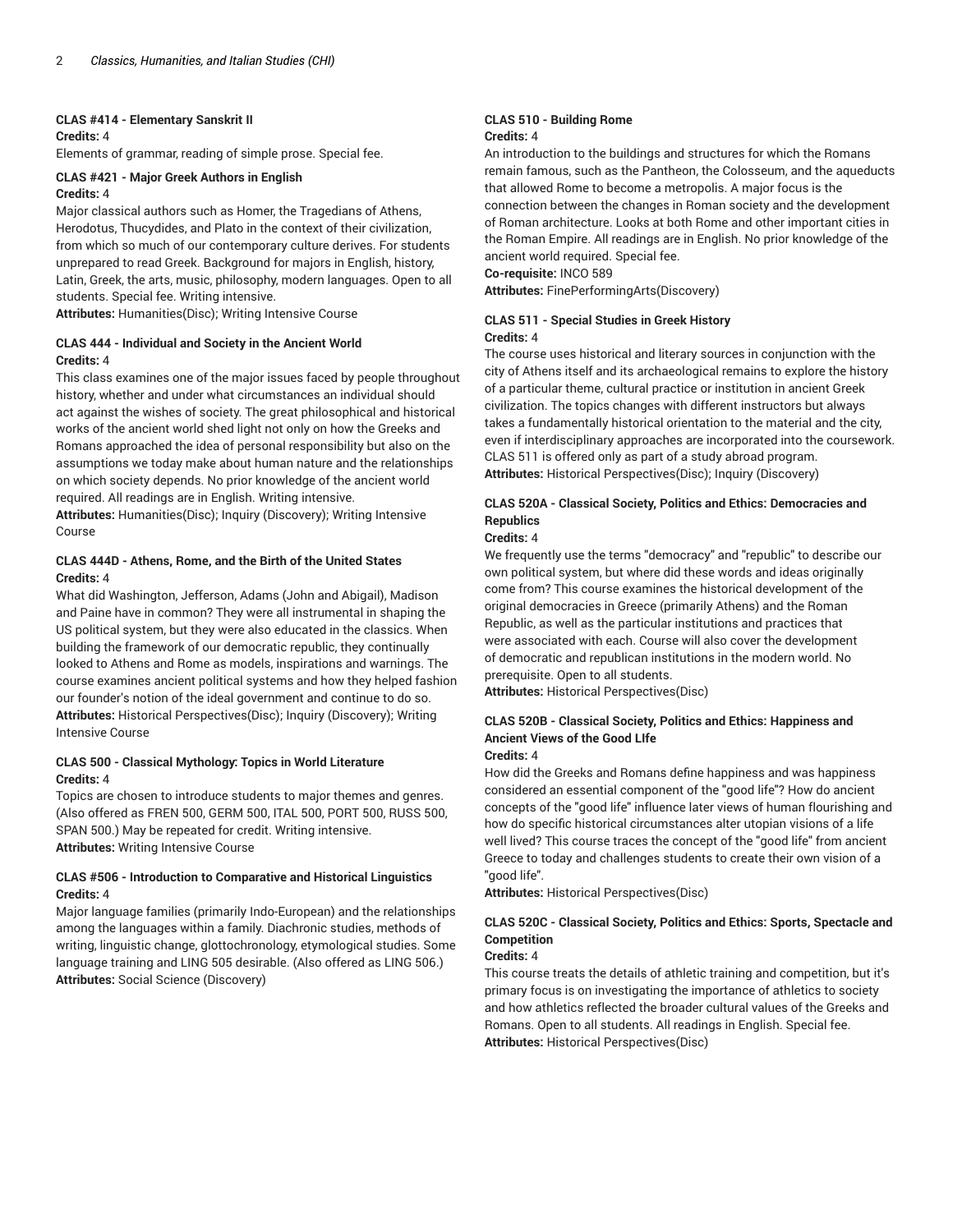# **CLAS 520D - Classical Society, Politics and Ethics: Greek and Roman Religion**

# **Credits:** 4

This course traces the historical development of ancient Greek and Roman religion from its antecedents in Near Eastern, Minoan, and Mycenaean culture to the rise of Christianity in Rome's early imperial period. This course also introduces students to the methods and materials of historians of religion. Topics covered in this course include: changing conceptions of divinity, animal sacrifice, santuaries, festivals, death and the afterlife, divination, magic, and mystery cults. **Attributes:** Historical Perspectives(Disc)

### **CLAS 525 - Greek and Latin Origins of Medical Terms Credits:** 4

Study of medical terminology. Exercises in etymology and the development of vocabulary in a context at once scientific, historical, and cultural. No knowledge of Greek or Latin is required. Useful to premedical, pre-dental, pre-veterinary, nursing, medical technology, and other students in the biological and physical sciences. Open to all students. Special fee.

# **CLAS 530A - Classical Literary Performance Genres: War and Adventure in Ancient Epic**

#### **Credits:** 4

Storytelling has long been one of the primary means to perserve and transmit cultural ideas and tradtions. In this course students read and analyze the earliest epic tales from the Greek and Roman period with a view toward understanding the roots and nature of epic, the myths it told, and the influence it has had on subsequent literature. No credit earned if credit received for CLAS 444B. Writing intensive.

**Attributes:** Humanities(Disc); Writing Intensive Course

# **CLAS 530B - Classical Literary and Performance Genres: Tragedy and Comedy on the Ancient Stage**

#### **Credits:** 4

Investigations into the dramatic works of the Greek and Romans, the power of performance, and the cultural importance of stage productions. Readings include the tragedies of Aeschylus, Sophocles, and Euripides, and the comedies of Aristophanes, Menander, and Plautus. Ideal background for students of all theatrical and performance traditions. Open to all students. All readings in English. Special fee. **Attributes:** Humanities(Disc)

# **CLAS 540A - Environment, Technology and Ancient Society: Sustaining Ancient Rome Ecology and Empire**

# **Credits:** 4

This course examines the interplay between the ancient Roman environment, Roman technological innovations, and the values of Roman imperial society. Examining Roman innovations in water supply, building technology, mining, and more, this course explores the ethical questions that arise through the use of ancient Roman technology, evaluates the effects of these technologies on the enivornment and Roman society, and determines whether Roman values encouraged or discouraged a responsible approach to technology and the environment. **Attributes:** Environment,TechSociety(Disc)

# **CLAS 540B - Environment, Technology and Ancient Society: Roman Houses, Domestic Space and Public Life**

#### **Credits:** 4

The Romans used the house as a communication technology for defining and expressing their identities in society and in the natural world. In this course, we examine literary and visual sources for Roman houses, apartments, villas, and palaces, and we compare and contrast the role of the house in the ancient world and in American society. We pay special attention to how domestic space shapes and is shaped by environment, politics, and culture.

**Attributes:** Environment,TechSociety(Disc)

#### **CLAS 540C - Environment, Technology and Ancient Society: Tech, Tools and Engineering in the Ancient World Credits:** 4

This course examines positive and negative impacts of ancient technological advances: engineering (fire, metallurgy), writing technology (scripts, including the alphabet, the emergence of papyrus and vellum), military technology (shipbuilding, defensive and offensive technologies, and navigation), artistic (invention of dyes, lost-wax methods of bronze casting), infrastructure (roads, bridges, and aqueducts), and monumentality (Stonehenge, Greek temples, and the Roman Colosseum). Focus on the ways in which societal and environmental factors influenced technological development and vice versa. **Attributes:** Environment,TechSociety(Disc)

# **CLAS 550A - Identities and Difference in the Ancient World: Greek and Roman Women**

#### **Credits:** 4

The impact of women on society in Greece and Rome throughout Antiquity. The role of women in public, religious, and private life as well as their legal status through law codes. Men's views of women in different literary texts. Especially concentrating on the few existing texts written by women. All readings are in English. No prerequisite. Special fee. Writing intensive.

**Attributes:** Historical Perspectives(Disc); Writing Intensive Course

# **CLAS 550B - Identities and Difference in the Ancient World: Slaves and Masters**

#### **Credits:** 4

Students explore the different ways slavery developed in the Greek and Roman worlds with an emphasis on the connections to other historical developments such as the practice of warfare, changes in political systems, and ancient views about human rights. To better understand the development of Greek and Roman slavery, we look at how the ancient systems compare to slavery in the American South and modern human trafficking.

**Attributes:** Historical Perspectives(Disc)

# **CLAS 550C - Identities and Difference in the Ancient World: Sex and Desire in Greece and Rome**

# **Credits:** 4

This course provides an introduction to ancient Greek and Roman conceptions of desire and sexaulity, to how these conceptions developed and changed over time, and how they differ from modern ways of understanding sex, desire, and sexuality. Topics discussed include "romantic" love, attitudes towards homosexual practices, man-boy love, lesbianism, ancient views of "cross-dressing," and attitudes towards prostitution, among others. Writing intensive.

**Attributes:** Historical Perspectives(Disc); Writing Intensive Course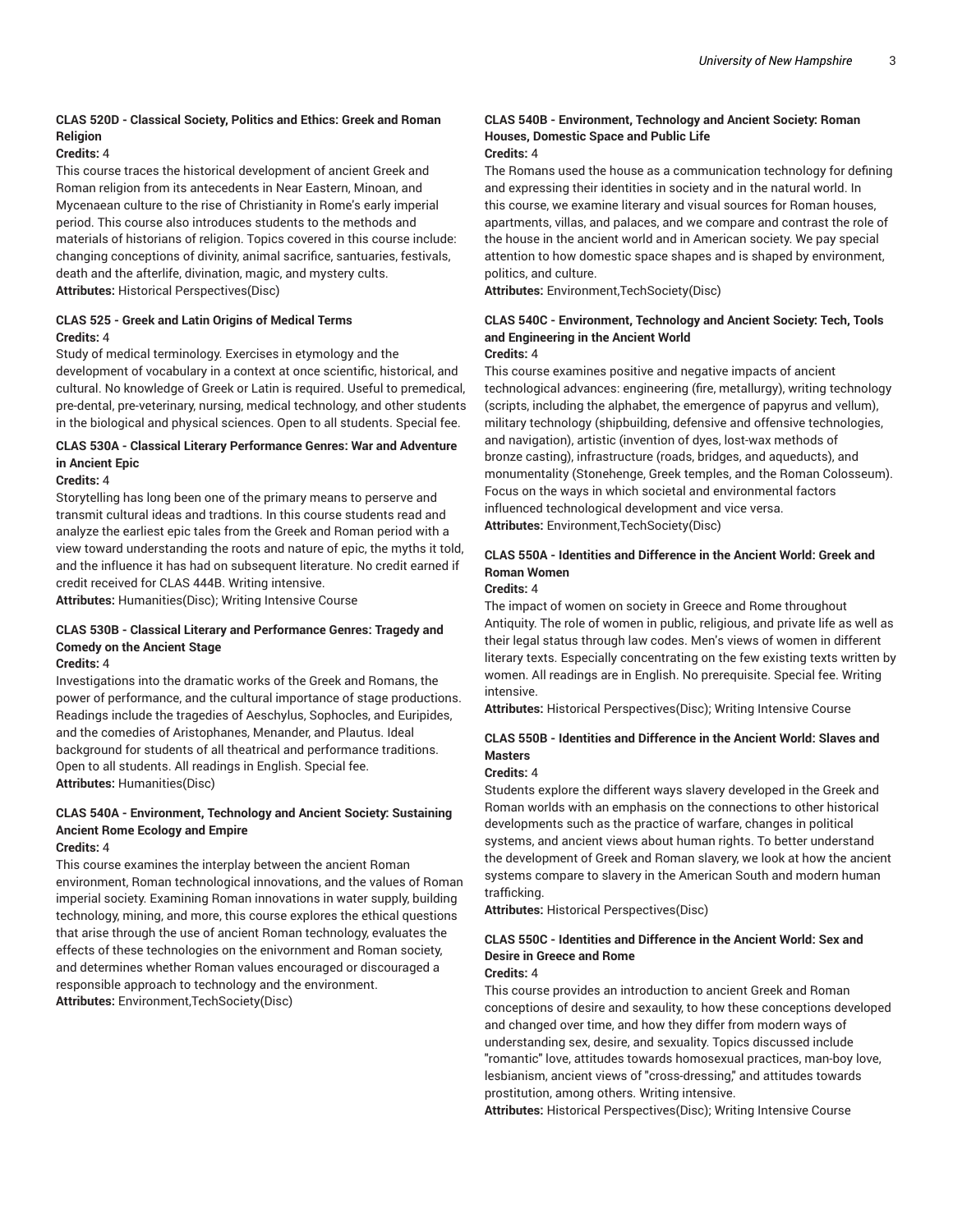# **CLAS #551 - Greeks and Barbarians: Culture, Identity and Difference in the Ancient World**

#### **Credits:** 4

Exploration of how the ancient Greeks' conceptions of foreign ethnicities and cultures -- most notably a contrast between European Greeks and various peoples from Asia, especially the Persians--evolved and was expressed in ancient literary and historical sources. Course examines how the Greeks came to think of themselves as a distinct people witih shared attributes amidst non-Greeks, to all of whom they applied the generic term "barbaroi," or barbarians.

**Attributes:** World Cultures(Discovery)

### **CLAS #560 - Sports, Spectacle, and Competition in the Ancient World Credits:** 4

This course treats the details of athletic training and competition, but it's primary focus is on investigating the importance of athletics to society and how athletics reflected the broader cultural values of the Greeks and Romans. Open to all students. All readings in English. Students who have previously taken CLAS #402 cannot receive credit for CLAS 410A, although they may receive credit for CLAS 410B and CLAS 410C. Special fee.

**Attributes:** Historical Perspectives(Disc)

# **CLAS 595 - Topics**

#### **Credits:** 4

Introduction and elementary study related to linguistic study of Latin and Greek or relevant to Greco-Roman culture and history. Primarily for students unprepared to read Latin and Greek. Topics: A) Byzantine Heritage; B) Grammar: Comparative Study of English and the Classical Languages; C) Greek and Latin Origins of Legal Terms; D) Greek and Latin Origins within the English Language; E) Classical Backgrounds of Modern Literature; F) Classical Archaeology.

# **CLAS 596 - Topics**

# **Credits:** 4

Introduction and elementary study related to linguistic study of Latin and Greek or relevant to Greco-Roman culture and history. Primarily for students unprepared to read Latin and Greek. Topics: A) Byzantine Heritage; B) Grammar: Comparative Study of English and the Classical Languages; C) Greek and Latin Origins of Legal Terms; D) Greek and Latin Origins within the English Language; E) Classical Backgrounds of Modern Literature; F) Classical Archaeology.

# **CLAS 601 - Classical Myth II: The Power and Persistence of Myth Credits:** 4

An in-depth look at the myths of the Greeks and Romans, at the power of myth as a cultural force, and at the importance of myth both in the ancient period as well as the modern era. The focal point is on the myths of the Greeks and Romans, but the myths of other cultures are addressed. All readings are in English. Special fee. Writing intensive. **Attributes:** Writing Intensive Course

# **CLAS 604 - Golden Age of Rome Credits:** 4

A study of the early Roman Empire as created by Augustus and his immediate successors; glorified by Vergil, Horace, and the poets of the Golden Age; and described by Tacitus, Suetonius, and the prose writers of the Silver Age. Open to all students. Prereq: any CLAS course or permission of instructor. Writing intensive. **Attributes:** Writing Intensive Course

#### **CLAS 605 - Golden Age of Athens Credits:** 4

A study of the city of Athens in the classical age incorporating a variety of approaches, including literary, historical, philosophical and art historical methods. Students will study both ancient authors and modern scholarship on Athens. Prereq: any CLAS course of permission of instructor.

**Attributes:** Writing Intensive Course

#### **CLAS 686 - UNH in Greece Study Abroad Credits:** 6

Study abroad in Greece. Interested students should consult a Classics advisor. Prereq: must satisfy university requirements for studying abroad. Special fee. Cr/F. (IA grade will be assigned until official transcript is received from the foreign institution.) Contact james.parsons@unh.edu at the COLA Center for Study Abroad or visit www.cola.unh.edu/greece for more information.

**Co-requisite:** CLAS 511, INCO 589

#### **CLAS 694 - Supervised Practicum Credits:** 2 or 4

Participants earn credit for suitable pre-professional activities, including high school outreach, assisting in undergraduate courses and work with professional organizations, museum work. Enrollment limited to juniors and seniors who are Classics, Latin, or Greek majors or minors and have above-average G.P.A.s. Writing assignments are required. Prereq: permission of instructor and program coordinator. Course does not count toward Classics, Latin, or Greek major or minor requirements. May be repeated up to a maximum of 8 credits. Special fee. Cr/F.

# **CLAS 695 - Special Studies**

# **Credits:** 2 or 4

Advanced work in classics. Research paper. Not open to freshmen and sophomores.

#### **CLAS 696 - Special Studies**

**Credits:** 2 or 4

Advanced work in classics. Research paper. Not open to freshmen and sophomores. Special fee.

# **Humanities (HUMA)**

# **HUMA 401 - Introduction to the Humanities**

#### **Credits:** 4

Introduction to the interdisciplinary study of the humanities. Taking as its entry point a significant work, the course is organized by topics related to that work, selected and arranged to invoke lively intellectual debate among faculty and students alike. Group lectures by the four core humanities faculty members. The instructors teaching the course will provide material for smaller weekly discussion sections led by each of those faculty members. Requirements include lively discussions, papers, and examinations. Not repeatable.

**Attributes:** Humanities(Disc)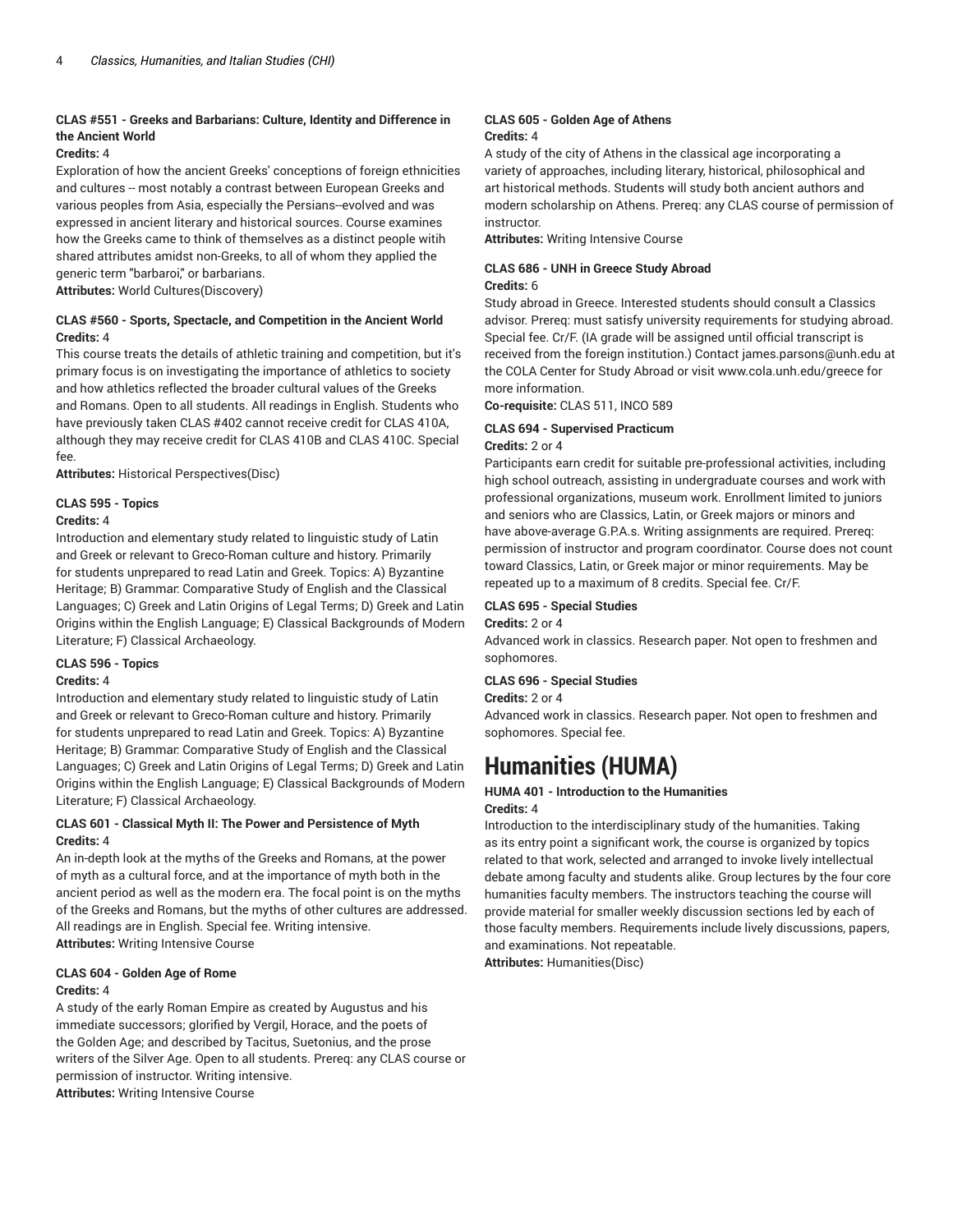#### **HUMA 401W - Introduction to Humanities Credits:** 4

Introduction to the interdisciplinary study of the humanities. Taking as its entry point a significant work, the course is organized by topics related to that work, selected and arranged to invoke lively intellectual debate among faculty and students alike. Group lectures by the three core humanities faculty members. The instructors teaching the course will provide material for smaller weekly discussion sections led by each of those faculty members. Requirements include lively discussions, papers, and examinations. Writing intensive. Not repeatable.

**Attributes:** Humanities(Disc); Writing Intensive Course

# **HUMA 411 - Humanities I**

#### **Credits:** 4

Introduction to the humanities and Western culture through literature, history, philosophy, music, art, and architecture. Examination of selected historical periods from classical Greece through the Renaissance through readings, films, slides, and field trips. Special fee. Writing intensive. **Attributes:** Humanities(Disc); Inquiry (Discovery); Writing Intensive Course

# **HUMA 412 - Humanities II**

#### **Credits:** 4

Introduction to the humanities and Western culture through literature, history, philosophy, music, art, and architecture. Examination of selected historical periods from the Enlightenment to the present through the use of readings, films, slides, and field trips. Writing intensive.

**Attributes:** Humanities(Disc); Inquiry (Discovery); Writing Intensive Course

# **HUMA 413 - Dramatic Art and Social Reality: The Many Meanings of Performance**

#### **Credits:** 4

This course illuminates connections between the performed stories of drama and real aspects of our lives. It considers performances on stages, screen, and in everyday life—like social rituals, "scripted" because performers are expected to follow certain social roles. It examines those rituals, investigating how they were authored and whether participants have been appropriately cast. No credit if student has taken HUMA 412: Humanities II: Dramatic Art & Social Reality: The Many Meanings of Performance. Writing intensive.

**Attributes:** FinePerformingArts(Discovery); Inquiry (Discovery); Writing Intensive Course

# **HUMA 440A - Honors/Hooked: Narratives of Addiction, Recovery, and Redemption**

# **Credits:** 4

This course explores literature about addiction through both literary an psychological lenses. It focuses on the redemption narrative that structures the understanding of addiction for writers and readers alike. Readings include stories of religious redemption, short fiction, memoirs, self-help texts, and narrative and psychological theory. This course is part of the Honors Symposium "Engaging Addiction". The courses in the Symposium join several times during the semester for common meetings where perspectives can be compared and explored.

**Attributes:** Humanities(Disc)

#### **HUMA 440B - Honors/That Belongs in a Museum! Museums and the Ownership of Antiquities**

#### **Credits:** 4

Suppose you stumbled upon an artifact from an Indigenous Native American people in your backyard. Do you own it? Or do the heirs of those who produced it? Or does it belong in a museum for all to see? In a series of controversial case studies we will examine what it means to "own" the past, how it should be protected and preserved, and what role museums have had–-and should have—in safeguarding that past. **Attributes:** Humanities(Disc)

#### **HUMA #444 - Idea of University**

#### **Credits:** 4

An inquiry course that introduces first-year students to the history of the university and to the philosophical, artistic, and political crises it has undergone and continues to undergo today. HUMA #444 is an interdisciplinary course, team-taught by three professors from different fields. Writing intensive.

**Attributes:** Humanities(Disc); Inquiry (Discovery); Writing Intensive Course

# **HUMA #444C - Mozart and the Enlightenment: Social Norms and Sexual Behavior in the Age of Reason**

#### **Credits:** 4

An interdiciplinary introduction to the European Enlightenment (apporximately 1690-1790) as a cultural phenomenon, arising from developments in the natural sciences, that infused all areas of human endeavor with new ways of thinking and behaving, including social norms and sexual behavior, and how it was communicated and disseminated, not only through the written word but also through theater and music, especially in works of Mozart exploring the use and abuse of Human Reason in daily life. Writing intensive.

**Attributes:** Humanities(Disc); Inquiry (Discovery); Writing Intensive Course

#### **HUMA 444D - Plague/Literary Histories of Epidemics Credits:** 4

Explores the meanings of epidemics as represented in literature. Topics include mysterious ancient disasters, the Black Death, AIDS, and hypothetical diseases used as thought experiments, as well as current controversies about the spread and prevention of disease. How do disease and its control shape state ans social structures? How have the meanings of disease, health, medicine, and the body changed over time? What kind of art does disease give rise to?.

**Attributes:** Humanities(Disc); Inquiry (Discovery); Writing Intensive Course

#### **HUMA 444E - What is a Criminal? Credits:** 4

Criminals are people who break the law -- In theory. How do people become criminals (with regard to biological, cultural, and economic influences)? What happens to them in the criminal justice system, and how does the system shape the definition of "criminal"? We will also discuss "criminals of conscience" from Thoreau and Gandhi to Edward Snowden. The course will emphasize reading but will also engage with other media, including films, podcasts, and visual art.

**Attributes:** Humanities(Disc); Inquiry (Discovery); Writing Intensive Course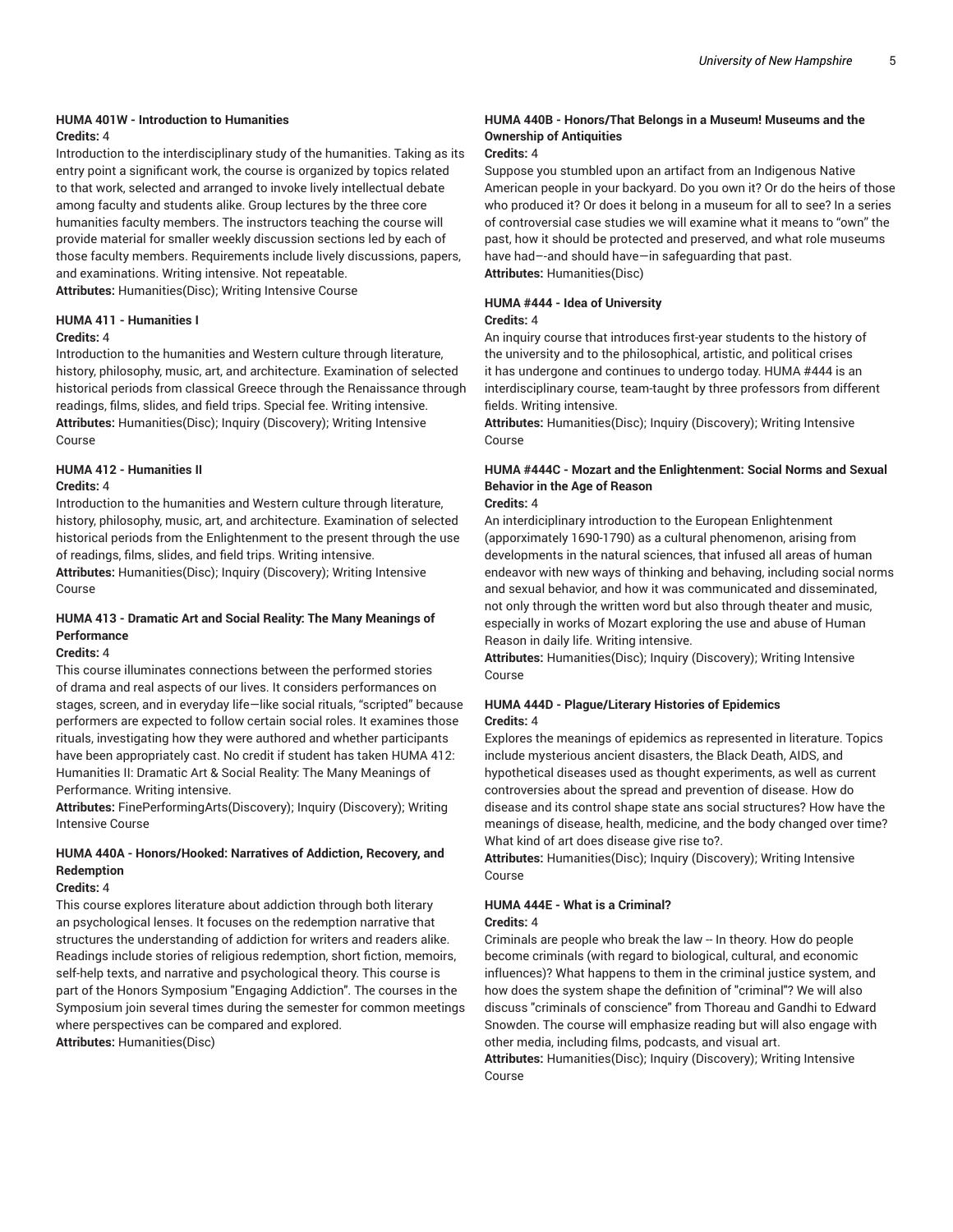#### **HUMA 444F - Travelers in the Premodern World Credits:** 4

Travel is a fundamental aspect of the human experience. This course explores the human experience of travel using materials originating from across premodern world. Students investigate materials ranging from maps and pilgrimage accounts, to poetry and stories to understand what has compelled people to undertake the often perilous road. In the process, they consider the role of travel in cultural contact, communication, exchange, and the generation an spread of knowledge. Writing intensive.

**Attributes:** World Cultures(Discovery); Inquiry (Discovery); Writing Intensive Course

# **HUMA #450 - The Pre-Modern Economy and the Origins of Capitalism Credits:** 4

This course provides a historical introduction to the development of the pre-modern economy from the earliest traces of capitalism in Ancient Greece to the Industrial Revolution. Special attention will be paid to commerce and finance in the Greco-Roman economy, the Commercial Revolution and invention of the firm in Renaissance Italy, early-modern Europe to the Industrial Revolution, and such fundamental thinkers as Karl Marx and Karl Polanyi.

**Attributes:** Historical Perspectives(Disc)

# **HUMA 500 - Critical Methods in the Humanities Credits:** 4

Critical analysis of works in the humanities. Focuses on major texts, evaluation of secondary literature, research writing, criticism. Required of all HUMA majors. Writing intensive.

**Attributes:** Humanities(Disc); Inquiry (Discovery); Writing Intensive Course

# **HUMA 510A - Ancient World: An Interdisciplinary Introduction Credits:** 4

What is a human being? How should we explain or understand what happens to us? How ought we to live? This team-taught course examines these important questions by focusing on the literature, art, philosophy, and science of ancient Greece and Rome. Writing intensive. **Attributes:** FinePerformingArts(Discovery); Writing Intensive Course

### **HUMA 510B - Ancient World: An Interdisciplinary Introduction Credits:** 4

What is a human being? How should we explain or understand what happens to us? How ought we to live? This team-taught course examines these important questions by focusing on the literature, art, philosophy, and science of ancient Greece and Rome. Writing intensive. **Attributes:** World Cultures(Discovery); Writing Intensive Course

### **HUMA 510C - Ancient World: An Interdisciplinary Introduction Credits:** 4

What is a human being? How should we explain or understand what happens to us? How ought we to live? This team-taught course examines these important questions by focusing on the literature, art, philosophy, and science of ancient Greece and Rome. Writing intensive. **Attributes:** Historical Perspectives(Disc); Writing Intensive Course

### **HUMA 510D - Ancient World: An Interdisciplinary Introduction Credits:** 4

What is a human being? How should we explain or understand what happens to us? How ought we to live? This team-taught course examines these important questions by focusing on the literature, art, philosophy, and science of ancient Greece and Rome. Writing intensive. **Attributes:** Humanities(Disc); Writing Intensive Course

# **HUMA 511A - Medieval World: An Interdisciplinary Introduction Credits:** 4

What is the soul and how is its health related to temptation and also to specifically Christian virtues? How closely does the medieval definition of an eternal God determine good and evil in daily life? To what extent does the hope of immortality affect the practice of writing literature, making art, studying philosophy, and investigating science? This team-taught course examines these important questions by focusing on the literature, art, philosophy, and science from the collapse of the classical world to the rise of capitalism. Writing intensive.

**Attributes:** FinePerformingArts(Discovery); Writing Intensive Course

# **HUMA 511B - Medieval World: An Interdisciplinary Introduction Credits:** 4

What is the soul and how is its health related to temptation and also to specifically Christian virtues? How closely does the medieval definition of an eternal God determine good and evil in daily life? To what extent does the hope of immortality affect the practice of writing literature, making art, studying philosophy, and investigating science? This team-taught course examines these important questions by focusing on the literature, art, philosophy, and science from the collapse of the classical world to the rise of capitalism. Writing intensive.

**Attributes:** World Cultures(Discovery); Writing Intensive Course

# **HUMA 511C - Medieval World: An Interdisciplinary Introduction Credits:** 4

What is the soul and how is its health related to temptation and also to specifically Christian virtues? How closely does the medieval definition of an eternal God determine good and evil in daily life? To what extent does the hope of immortality affect the practice of writing literature, making art, studying philosophy, and investigating science? This team-taught course examines these important questions by focusing on the literature, art, philosophy, and science from the collapse of the classical world to the rise of capitalism. Writing intensive.

**Attributes:** Historical Perspectives(Disc); Writing Intensive Course

# **HUMA 511D - Medieval World: An Interdisciplinary Introduction Credits:** 4

What is the soul and how is its health related to temptation and also to specifically Christian virtues? How closely does the medieval definition of an eternal God determine good and evil in daily life? To what extent does the hope of immortality affect the practice of writing literature, making art, studying philosophy, and investigating science? This team-taught course examines these important questions by focusing on the literature, art, philosophy, and science from the collapse of the classical world to the rise of capitalism. Writing intensive.

**Attributes:** Humanities(Disc); Writing Intensive Course

# **HUMA 512A - Renaissance and Early Modern: An Interdisciplinary Introduction**

#### **Credits:** 4

Explores the interrelationship of art, literature, philosophy, and science from the High Renaissance into the 18th century. Study of the works and ideas of such influential figures as Shakespeare and Milton, Raphael and Rembrandt, Galileo, Descartes, Newton, and Hume. Writing intensive. **Attributes:** FinePerformingArts(Discovery); Writing Intensive Course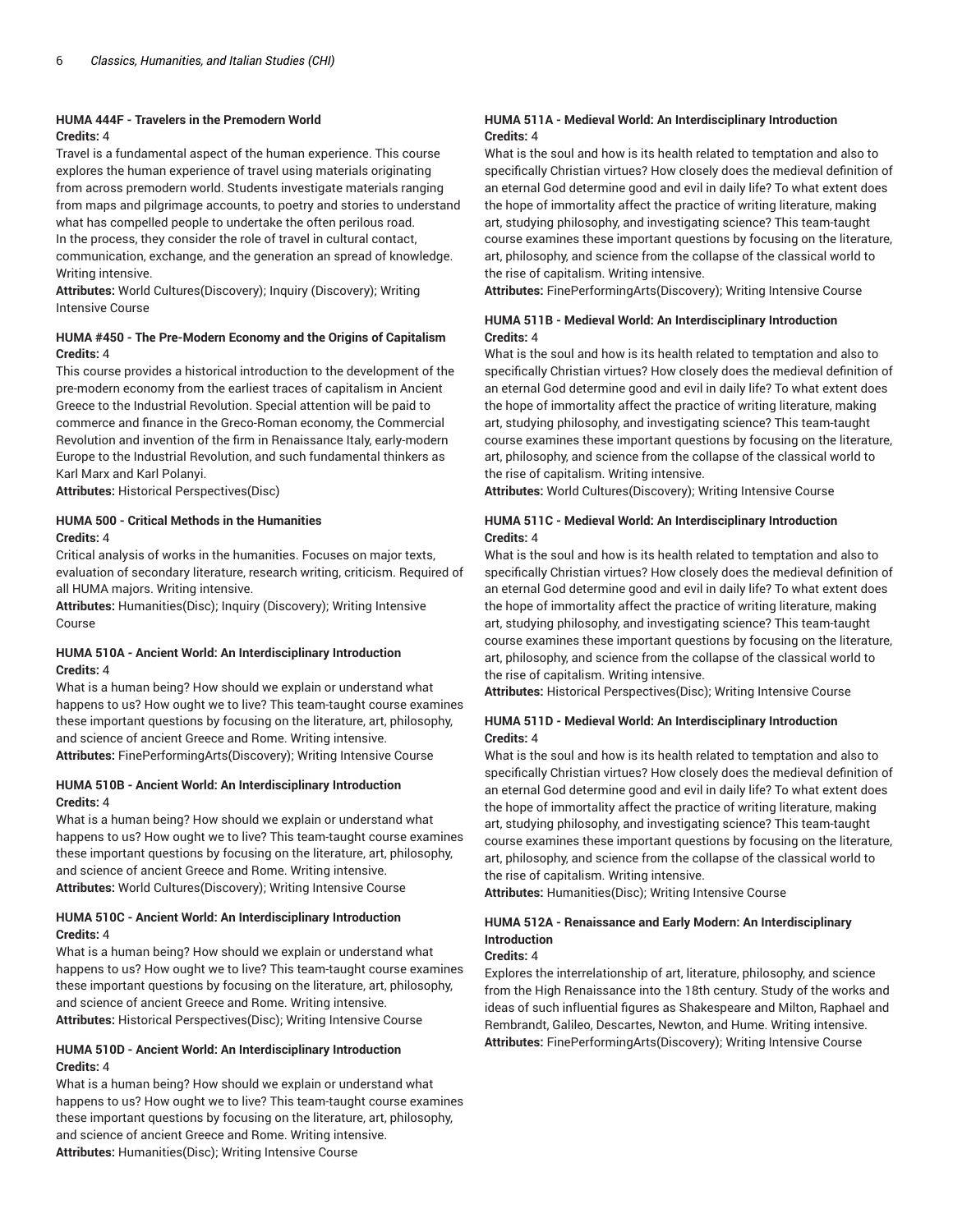# **HUMA 512B - Renaissance and Early Modern: An Interdisciplinary Introduction**

# **Credits:** 4

Explores the interrelationship of art, literature, philosophy, and science from the High Renaissance into the 18th century. Study of the works and ideas of such influential figures as Shakespeare and Milton, Raphael and Rembrandt, Galileo, Descartes, Newton, and Hume. Writing intensive. **Attributes:** World Cultures(Discovery); Writing Intensive Course

# **HUMA 512C - Renaissance and Early Modern: An Interdisciplinary Introduction**

#### **Credits:** 4

Explores the interrelationship of art, literature, philosophy, and science from the High Renaissance into the 18th century. Study of the works and ideas of such influential figures as Shakespeare and Milton, Raphael and Rembrandt, Galileo, Descartes, Newton, and Hume. Writing intensive. **Attributes:** Historical Perspectives(Disc); Writing Intensive Course

# **HUMA 512D - Renaissance and Early Modern: An Interdisciplinary Introduction**

#### **Credits:** 4

Explores the interrelationship of art, literature, philosophy, and science from the High Renaissance into the 18th century. Study of the works and ideas of such influential figures as Shakespeare and Milton, Raphael and Rembrandt, Galileo, Descartes, Newton, and Hume. Writing intensive. **Attributes:** Humanities(Disc); Writing Intensive Course

### **HUMA 513A - Modern World: An Interdisciplinary Introduction Credits:** 4

Explores the central paradoxes of our culture in the modern age. Is there such a thing as "progress" and if so what is its nature? What is the relation of conscious and unconscious? Is the contemporary world devoid of meaning? Questions such as these are examined in relation to works since the 18th century in the fields of literature, history of science, philosophy, and art. Writing intensive.

**Attributes:** FinePerformingArts(Discovery); Writing Intensive Course

### **HUMA 513B - Modern World: An Interdisciplinary Introduction Credits:** 4

Explores the central paradoxes of our culture in the modern age. Is there such a thing as "progress" and if so what is its nature? What is the relation of conscious and unconscious? Is the contemporary world devoid of meaning? Questions such as these are examined in relation to works since the 18th century in the fields of literature, history of science, philosophy, and art. Writing intensive.

**Attributes:** World Cultures(Discovery); Writing Intensive Course

# **HUMA 513C - Modern World: An Interdisciplinary Introduction Credits:** 4

Explores the central paradoxes of our culture in the modern age. Is there such a thing as "progress" and if so what is its nature? What is the relation of conscious and unconscious? Is the contemporary world devoid of meaning? Questions such as these are examined in relation to works since the 18th century in the fields of literature, history of science, philosophy, and art. Writing intensive.

**Attributes:** Historical Perspectives(Disc); Writing Intensive Course

### **HUMA 513D - Modern World: An Interdisciplinary Introduction Credits:** 4

Explores the central paradoxes of our culture in the modern age. Is there such a thing as "progress" and if so what is its nature? What is the relation of conscious and unconscious? Is the contemporary world devoid of meaning? Questions such as these are examined in relation to works since the 18th century in the fields of literature, history of science, philosophy, and art. Writing intensive.

**Attributes:** Humanities(Disc); Writing Intensive Course

# **HUMA #514A - 20th Century, 1900-1945: An Interdisciplinary Introduction**

#### **Credits:** 4

This course examines the relationships of literature, art, philosophy, and science in the first half of the twentieth century. Topics include the rise of modernism in literature and the arts, the distinctive themes of 20th century philosophy, and crucial innovations in the sciences. Students study the works of such figures as Picasso, Woolf, Einstein, Freud, and Wittgenstern. Writing intensive.

**Attributes:** FinePerformingArts(Discovery); Writing Intensive Course

# **HUMA #514B - 20th Century, 1900-1945: An Interdisciplinary Introduction**

# **Credits:** 4

This course examines the relationships of literature, art, philosophy, and science in the first half of the twentieth century. Topics include the rise of modernism in literature and the arts, the distinctive themes of 20th century philosophy, and crucial innovations in the sciences. Students study the works of such figures as Picasso, Woolf, Einstein, Freud, and Wittgenstern. Writing intensive.

**Attributes:** World Cultures(Discovery); Writing Intensive Course

# **HUMA #514C - 20th Century, 1900-1945: An Interdisciplinary Introduction**

# **Credits:** 4

This course examines the relationships of literature, art, philosophy, and science in the first half of the twentieth century. Topics include the rise of modernism in literature and the arts, the distinctive themes of 20th century philosophy, and crucial innovations in the sciences. Students study the works of such figures as Picasso, Woolf, Einstein, Freud, and Wittgenstern. Writing intensive.

**Attributes:** Historical Perspectives(Disc); Writing Intensive Course

### **HUMA 514D - 20th Century, 1900-1945: An Interdisciplinary Introduction Credits:** 4

This course examines the relationships of literature, art, philosophy, and science in the first half of the twentieth century. Topics include the rise of modernism in literature and the arts, the distinctive themes of 20th century philosophy, and crucial innovations in the sciences. Students study the works of such figures as Picasso, Woolf, Einstein, Freud, and Wittgenstern. Writing intensive.

**Attributes:** Humanities(Disc); Writing Intensive Course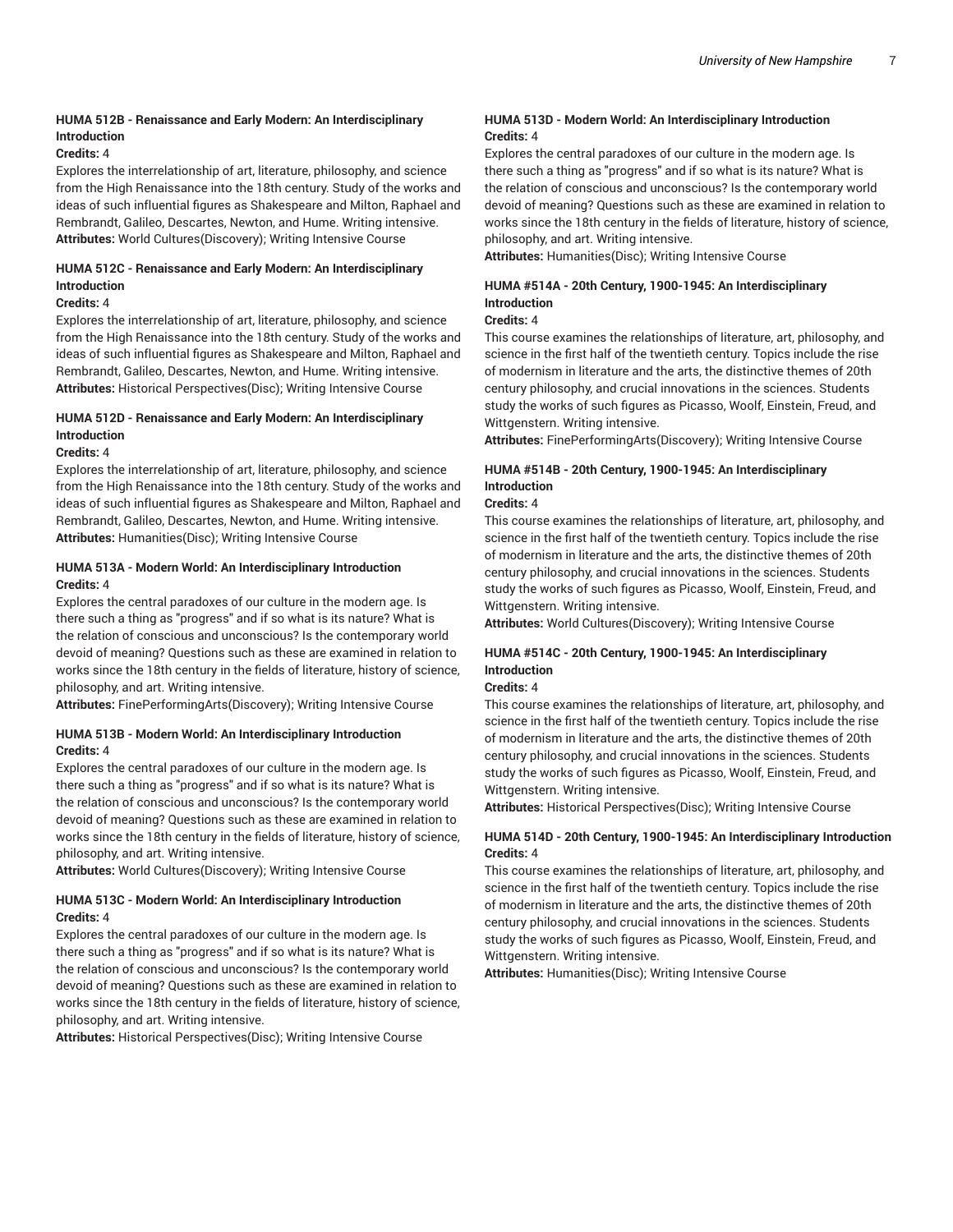# **HUMA #515A - 20th Century, 1945-1999: An Interdisciplinary Introduction**

#### **Credits:** 4

Examines the relationships of literature, art, philosophy, and science since the middle of the twentieth century. Topics include the philosophical and literary implications of the Holocaust and nuclear weapons, movements in the arts and literature since World War II, the rise of the sciences of life and information, and postmodernism. Students study the works of such figures as Arendt, Turing, Beckett, and Pollock. Writing intensive. **Attributes:** FinePerformingArts(Discovery); Writing Intensive Course

# **HUMA #515B - 20th Century, 1945-1999: An Interdisciplinary Introduction**

### **Credits:** 4

Examines the relationships of literature, art, philosophy, and science since the middle of the twentieth century. Topics include the philosophical and literary implications of the Holocaust and nuclear weapons, movements in the arts and literature since World War II, the rise of the sciences of life and information, and postmodernism. Students study the works of such figures as Arendt, Turing, Beckett, and Pollock. Writing intensive. **Attributes:** World Cultures(Discovery); Writing Intensive Course

# **HUMA #515C - 20th Century, 1945-1999: An Interdisciplinary Introduction**

#### **Credits:** 4

Examines the relationships of literature, art, philosophy, and science since the middle of the twentieth century. Topics include the philosophical and literary implications of the Holocaust and nuclear weapons, movements in the arts and literature since World War II, the rise of the sciences of life and information, and postmodernism. Students study the works of such figures as Arendt, Turing, Beckett, and Pollock. Writing intensive. **Attributes:** Historical Perspectives(Disc); Writing Intensive Course

# **HUMA #515D - 20th Century, 1945-1999: An Interdisciplinary Introduction**

#### **Credits:** 4

Examines the relationships of literature, art, philosophy, and science since the middle of the twentieth century. Topics include the philosophical and literary implications of the Holocaust and nuclear weapons, movements in the arts and literature since World War II, the rise of the sciences of life and information, and postmodernism. Students study the works of such figures as Arendt, Turing, Beckett, and Pollock. Writing intensive. **Attributes:** Humanities(Disc); Writing Intensive Course

#### **HUMA 519 - Classical Greece Credits:** 4

Examination of the culture of classical Greece through the history, drama, philosophy, and art of the period. Open to all students. Recommended for students in the humanities major. Special fee. **Attributes:** Humanities(Disc)

#### **HUMA 525 - Humanities and the Law Credits:** 4

This multidisciplinary course examines the nature of justice, legal systems and law in various historical contexts, including how these have been conceived, how they originated and the role of the professional judiciary, as well as the relationship between law and ethics. Consideration of how legal ideas have changed over time and built upon each other. May be repeated once if specific topic is different. **Attributes:** Historical Perspectives(Disc); Writing Intensive Course

#### **HUMA 526 - Humanities and Science Credits:** 4

In this interdisciplinary course, students examine the ways in which scientific and technological understanding affects the development of cultural expression. Scientific, technological and environmental factors are sometimes discussed as if they are separate from human beings, but in this course we will consider the myriad direct, complex, and surprising ways that they drive cultural shifts and are then understood in evolving wats by cultures. Topics vary with instructor. May be repeated once if topics is different. Writing intensive.

**Attributes:** Writing Intensive Course

# **HUMA 550 - Budapest Spring Semester: Special Studies in Comparative Ideas**

# **Credits:** 4

This course involves periodic offerings in literature, art, history, philosophy and political science designed to stimulate reflection on ideas and issues in Hungarian and Central European history and culture in a larger global context. Topics vary depending upon the expertise of the resident faculty. Special fee.

**Co-requisite:** INCO 588

# **HUMA 551 - Budapest Spring Semester: Field Studies in Art and Culture Credits:** 6

This course is designed to provide students with first-hand experience of art, history, culture, folklore, and traditions of Hungary and Central Europe. The course combines preparatory readings with guided field trips to museums, historial sites, and culturally significant events and locations. Students maintain a weekly blog reflecting on field trip experiences.

# **Co-requisite:** INCO 588

**Attributes:** FinePerformingArts(Discovery)

# **HUMA 592 - Special Topics in the Humanities**

#### **Credits:** 2-8

Special topics; offered occasionally. May be repeated up to a maximum of 12 credits.

# **HUMA 592W - Special Topics**

**Credits:** 2-8

Special topics; offered occasionally. May be repeated up to a maximum of 12 credits. Topc/Where Did They Come From? The Emergence of Judaism, Christianity, and Islam is Writing intensive. **Attributes:** Writing Intensive Course

# **HUMA 622 - Studies of Freedom and Liberty Credits:** 4

Principles of freedom and liberty that helped to form Western culture from the Renaissance to the present. Topics include concepts of human nature, theories of government and society. Readings include Machiavelli, Locke, Paine, Mill, Marx, Freud, Sartre, and Marcuse.

# **HUMA #640 - Birth of Rock and Roll**

# **Credits:** 4

An interdisciplinary study of the cultural forces that brought the birth of rock and roll in the 1950's. This study of pre-rock music and culture will be further enriched by art, literature, and photography which focuses on the roots of rock and roll. Writing intensive. **Attributes:** Writing Intensive Course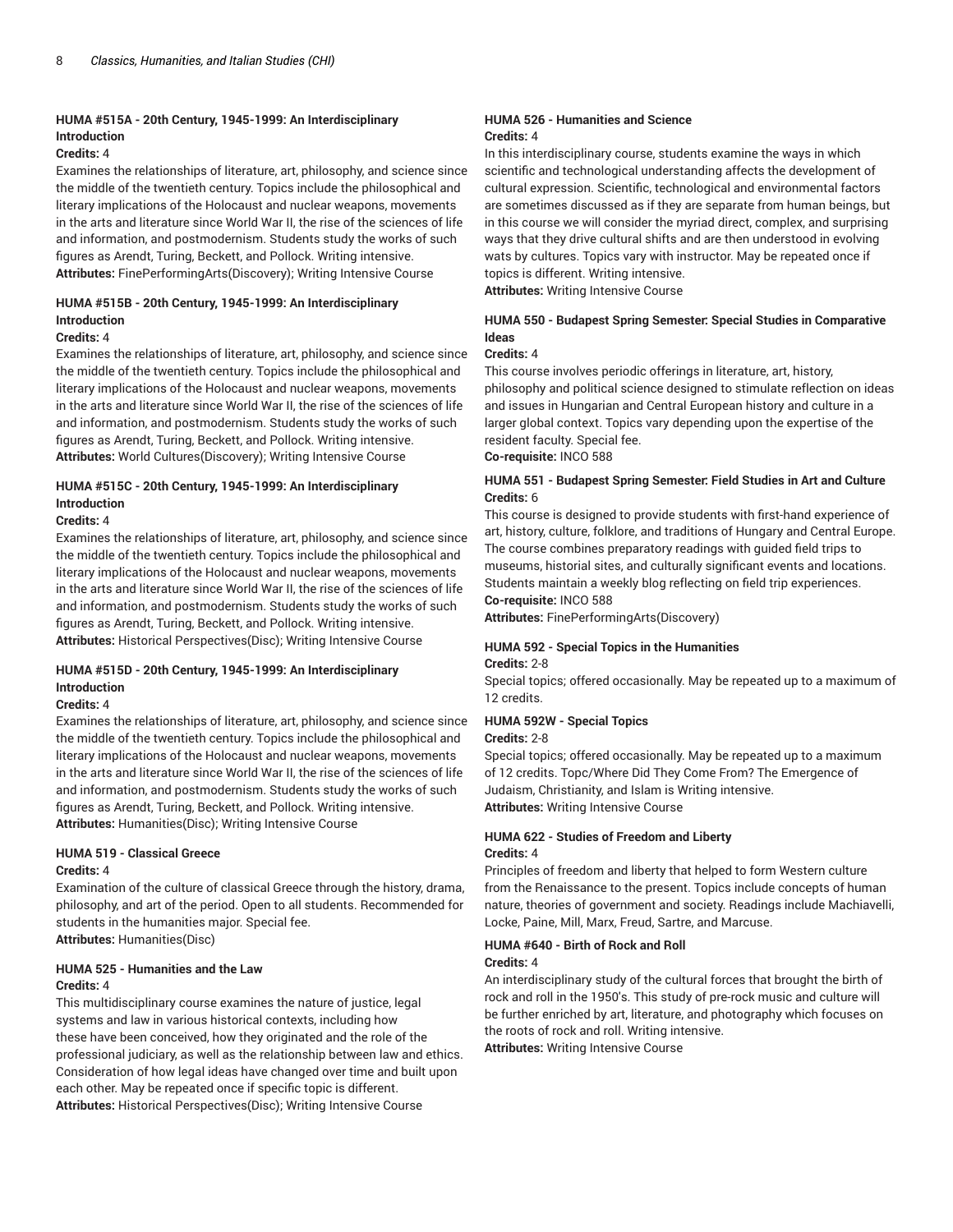#### **HUMA 698 - Independent Study**

#### **Credits:** 4

Independent study open only to highly qualified juniors and seniors who have completed at least four humanities courses above the 400 level. Requires original research and substantial writing projects under the direction of a member of the core faculty of the humanities. Prereq: HUMA junior or senior majors; four HUMA courses above the 400 level.

#### **HUMA 700 - Seminar**

#### **Credits:** 4

Provides an opportunity for in-depth reading, viewing, and/or listening to texts and artifacts. Emphasis on the multiple perspectives and methodologies that can be brought to bear upon these works from several humanistic disciplines. May be repeated for credit. Writing intensive.

**Attributes:** Writing Intensive Course

#### **HUMA 730 - Special Studies Credits:** 4

Selected topics not covered by existing courses, with subjects to vary. May be repeated for credit. Prereq: one 400- or 500-level HUMA course or junior standing. Writing intensive.

**Attributes:** Writing Intensive Course

#### **HUMA 795 - Study of Creativity Credits:** 4

A study of human creativity through representative lives and works of such figures as daVinci, Einstein, Kathe Kollwitz, Bach, Dickens, and Freud. Lectures, class discussions, films, and slides supplemented by gallery tours plays, and concerts. Open to students with a background in humanities or by permission of the instructor. Special fee. (Normally offered every other year.) Writing intensive.

**Attributes:** Writing Intensive Course

### **HUMA 796 - Study of Contemporary Issues Credits:** 4

Current social and political issues with focus on recent developments in public policy, science, and business, and their impact of social values. Prereq: junior status or permission. (Normally offered every other year.) Writing intensive.

**Attributes:** Writing Intensive Course

#### **HUMA 798 - Research Seminar**

#### **Credits:** 1-2

Provides a context within which students may discuss and receive direction in the course of completing a major research paper. At the end of the seminar, students present their research to the faculty and their fellow students. Prereq: HUMA 500; senior standing; permission. HUMA majors only. Writing intensive.

**Attributes:** Writing Intensive Course

#### **HUMA 799 - Research Seminar**

#### **Credits:** 3-4

Provides a context within which students may discuss and receive direction in the course of completing a major research paper. At the end of the seminar, students present their research to the faculty and their fellow students. Restricted to majors. Prereq: HUMA 500; HUMA 798; senior standing; permission. Writing intensive.

**Attributes:** Writing Intensive Course

# **Italian (ITAL)**

# **ITAL 401 - Elementary Italian I**

# **Credits:** 4

For students without previous training in Italian. Aural comprehension, speaking, writing, reading. Labs. (No credit for students who have had two or more years of Italian in secondary school; however, any such students whose studies of Italian have been interrupted for seven years should consult the section coordinator about possibly receiving credit.) Special fee.

# **ITAL 402 - Elementary Italian II**

#### **Credits:** 4

For students who have completed ITAL 401 or equivalent. Aural comprehension, speaking, writing, reading. Labs. (No credit for students who have had two or more years of Italian in secondary school; however, any such students whose studies of Italian have been interrupted for seven years should consult the section coordinator about possibly receiving credit.) Special fee.

**Attributes:** Foreign Language Requirement

#### **ITAL 425 - Introduction to Italian Studies Credits:** 4

The double aim of this course is to provide a working knowledge of Italian cultural and political history and to examine, from a more general and theoretical standpoint, the role of Italian art, literature and history via readings, slides, films, opera and lectures; along the way, they will be encouraged to analyze the interaction between culture and political thought in other countries, including their own. **Attributes:** World Cultures(Discovery)

**ITAL 425H - Honors/Introduction to Italian Studies**

**Credits:** 4

Designed for honors students interested in exploring Italian language and culture. Culture learning by means of guest speakers and visuals. Prepares for ITAL 401 and ITAL 402. Taught in English. Does not satisfy foreign language proficiency requirement. Special fee. (Offered summers only, Not offered every summer.) Writing intensive. **Attributes:** World Cultures(Discovery); Writing Intensive Course

#### **ITAL 444A - Italians Come to America: Representing Emigration and Immigration on Both Sides of the Atlantic Credits:** 4

Course is designed around the phenomenon of emigration from Italy to the United States over the last century or so, with particular attention to the time period between the end of the nineteenth century and the midtwentieth century. While core media under examination are literature and film, we also draw on historical, anthropological, political and sociological readings to help us consider the many issues involved. Writing intensive. **Attributes:** Humanities(Disc); Inquiry (Discovery); Writing Intensive Course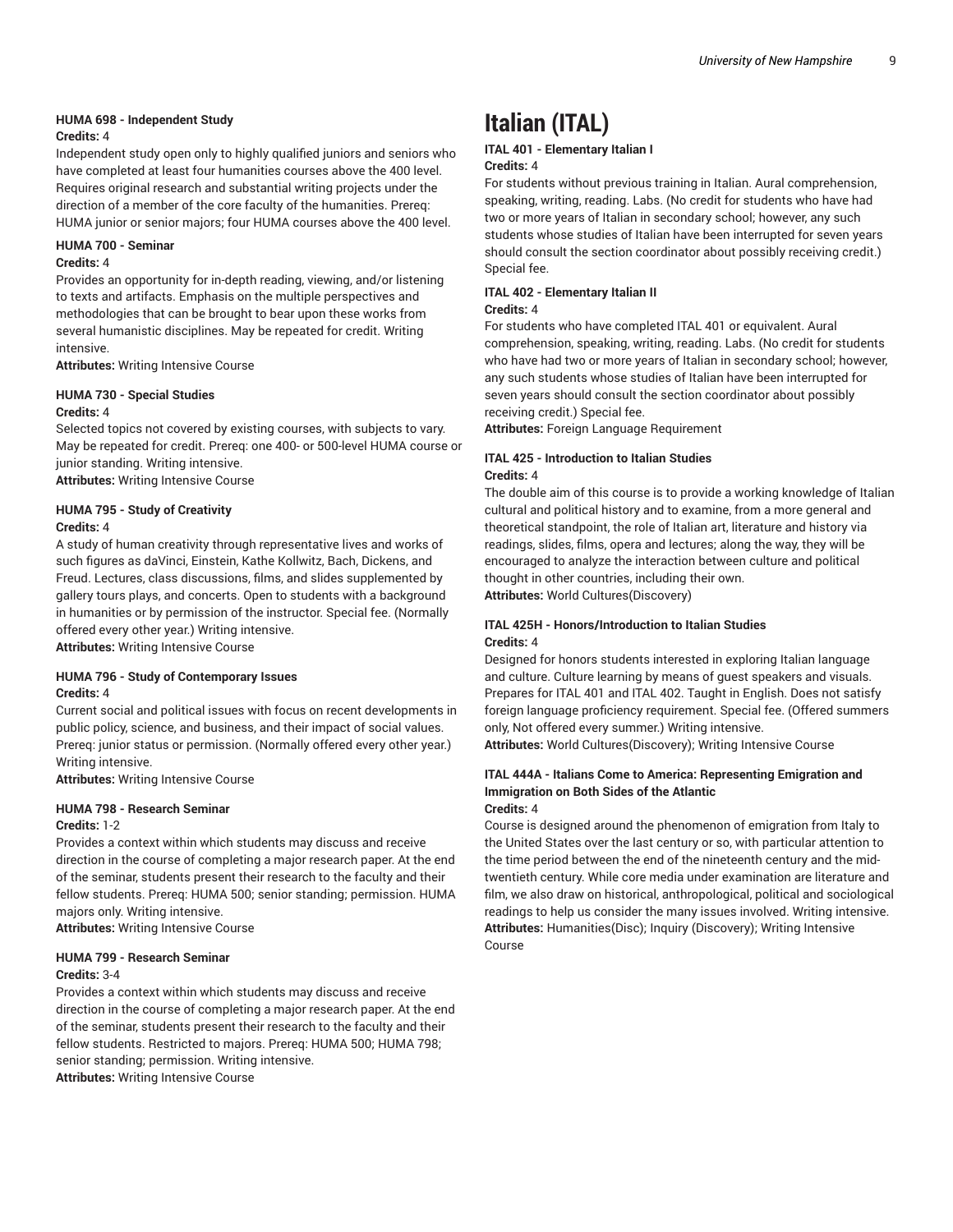# **ITAL 444B - Mamma Mia! Italian Motherhood from the Virgin Mary to Carmela Soprano**

#### **Credits:** 4

This course examines motherhood and the special role of the Italian mother - la mamma italiana - in past and present italian society. Through readings from a wide variety of disciplines - theology, history, medicine, and literature - as well as an examination of art and film, we will analyze the origins and conflicted nature of Italian attitudes toward motherhood. Topics include: maternal love and self-sacrifice, beliefs about generation and their influence on maternal and paternal roles, Italian family structure. Mussolini's promotion of motherhood, the phenomenon of mammismo or "Mama's boys", and Italian-American mothers, including Carmela Soprano. Writing intensive.

**Attributes:** Humanities(Disc); Inquiry (Discovery); Writing Intensive Course

# **ITAL 500 - Selected Topics in World Literature**

#### **Credits:** 4

Topics will be chosen which introduce students to major themes and genres. (Also offered as CLAS 500, FREN 500, GERM 500, PORT 500, RUSS 500, SPAN 500.) May be repeated for credit. Special fee. Writing intensive. Cr/F.

**Attributes:** Writing Intensive Course

#### **ITAL 503 - Intermediate Italian I Credits:** 4

A complete review of the fundamentals of grammar and syntax. Selected readings as a general introduction to Italian civilization and culture. Labs and films. Special fee. Writing intensive.

**Attributes:** World Cultures(Discovery); Writing Intensive Course

# **ITAL 504 - Intermediate Italian II**

#### **Credits:** 4

For students who have completed ITAL 503 or an equivalent. A complete review of the fundamentals of grammar and syntax. Selected readings as a general introduction to Italian civilization and culture. Labs and films. Special fee. Writing intensive.

**Attributes:** World Cultures(Discovery); Writing Intensive Course

# **ITAL 510J - Rome: The Eternal City in Italian Cutlure Credits:** 4

This course offers an interdisciplinary introduction to the Eternal City and its role in Italian culture from the Middle Ages to the present. Together, the online and on-site components of the course allow students to compare their theoretical historical, social and artistic knowledge of Italian culture (acquired through readings, films and online lectures) with experiential knowledge gained through first-hand exposure to contemporary Rome. All readings in English. Fulfills the World Cultures Discovery requirement. Special fee.

**Attributes:** World Cultures(Discovery)

#### **ITAL 521 - Medieval and Renaissance Italian Culture Credits:** 4

Major works of fiction and nonfiction, reflecting ideas and taste during the first three centuries of Italian history. Readings, discussions, papers in English. No more than one course in English may be counted toward the minor. Special fee. (Not offered every year.) Writing intensive. **Attributes:** Humanities(Disc); Inquiry (Discovery); Writing Intensive Course

### **ITAL 522 - Modern and Contemporary Italian Culture Credits:** 4

Major trends in post-Renaissance thought and culture in Italy. Readings, discussions, papers in English. No more one course in English may be counted toward the minor. Special fee. (Not offered every year.) Writing intensive.

**Attributes:** Humanities(Disc); Inquiry (Discovery); Writing Intensive Course

#### **ITAL 525 - Italian Cinema**

#### **Credits:** 4

Acquaints students with major Italian film texts. Through cinema the course explores the culture, society, history, and politics of Italy. Students examine filmmakers, genres, periods, and movements. The course is conducted in English. Special fee.

**Attributes:** FinePerformingArts(Discovery)

# **ITAL 595 - Practicum**

#### **Credits:** 2

Practical use of Italian language and culture through special projects outside the classroom. May be repeated for a maximum of 4 credits. Prereq: permission. Special fee. Cr/F.

### **ITAL 595A - Practicum**

#### **Credits:** 2 or 4

Practical use of Italian language and culture through special projects outside of the classroom. The Practicum consists of unpaid placement in an approved business, social service, or educational organization in an Italian-speaking context with on-site supervision. The course also includes a classroom component that incorporates readings and assignments pertinent to the Practicum experience. May be repeated for a maximum of 4 credits. permission. Letter Grade.

### **ITAL 631 - Advanced Conversation and Composition I Credits:** 4

Rapid review of basic grammatical structures and in-depth study of more complex linguistic patterns. Vocabulary building. Frequent written compositions and oral presentations using materials on contemporary culture taken from the various media. Phonetics and oral/aural skills development in lab and class. Prereq: C or better in ITAL 504 or permission. Special fee. Writing intensive.

**Attributes:** World Cultures(Discovery); Writing Intensive Course

### **ITAL 632 - Advanced Conversation and Composition II Credits:** 4

Advanced spoken and written Italian to attain aural-oral fluency. Advanced reading and composition. Prereq: C or better in ITAL 631 or permission. Special fee. Writing intensive.

**Attributes:** World Cultures(Discovery); Writing Intensive Course

# **ITAL 635 - Food Aesthetics in Italy**

#### **Credits:** 4

Food Aesthetics in Italy acquaints students with the principal of aesthetics as they pertain to our understanding of and relationship to food. It is offered by the UNH-in-Italy Program in Ascoli Piceno. The philosophical aspects of the course are complemented by the experiential components that emphasize the particularity of the Italian environment.

**Attributes:** Humanities(Disc)